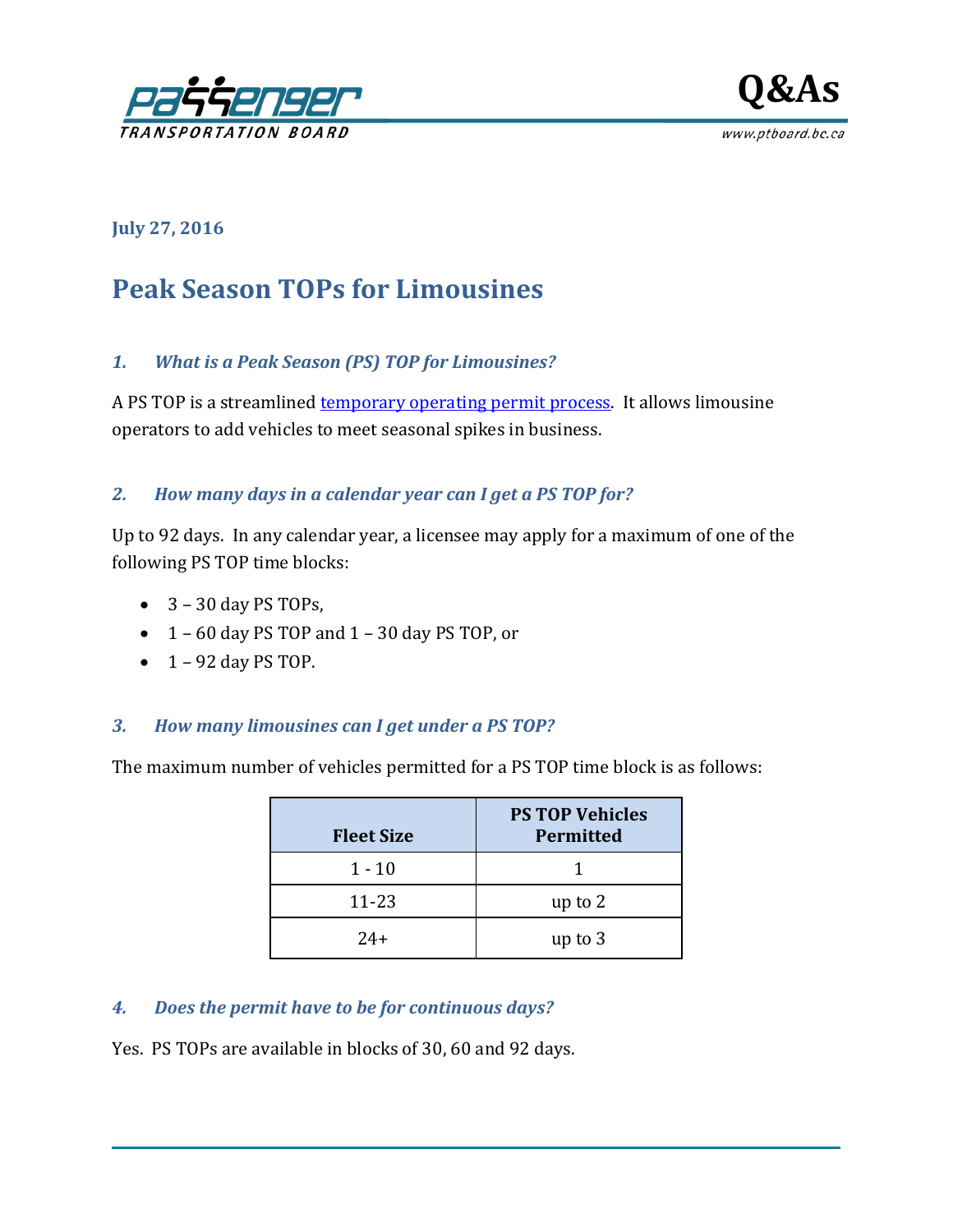# *5. Can I get PS TOPs at different times of the year?*

Yes. You can apply for a PS TOP (e.g. 30 days) and then apply later (for a 60-day PS TOP).

#### **PS TOP Summary**

- $\triangleright$  A licensee may apply for up to 3 PS TOPs in a calendar year
- $\triangleright$  Each PS TOP may be for a consecutive time block of 30 days, 60 days or 92 days (the total may not exceed 92 days in a year)
- $\triangleright$  The maximum number of additional vehicles under a PS TOP is as follows:
	- o 1 vehicle for a licensee with PT authority for 10 limousines or less
	- o Up to 2 vehicles for a licensee with PT authority for 11-23 limousines
	- o Up to 3 vehicles for a licensee with PT authority 24 limousines or more

## *6. Can I get a PS TOP to cover the festive season?*

Yes. PS TOPs can run through December and up to January 7th of the next year. For example: A 92 day permit from October 8, 2016 would be valid until January 7, 2017. This permit would be counted as a 2016 PS TOP.

## *7. Is the calendar year January 1 to January 7 of the following year?*

No. The calendar year is January  $1<sup>st</sup>$  to December 31 $<sup>st</sup>$ . During the festive season, a TOP</sup> that starts in one year may end in the following year. (See Question 6.)

#### *8. Can I get a permit for fewer vehicles than my maximum allowed?*

Yes.

## *9. Am I guaranteed a PS TOP?*

No. The process is streamlined but there are no guarantees. The Board may refuse any application if circumstances warrant. For example, the Board may refuse a PS TOP if it is not satisfied that you are fit and proper or capable of providing the service.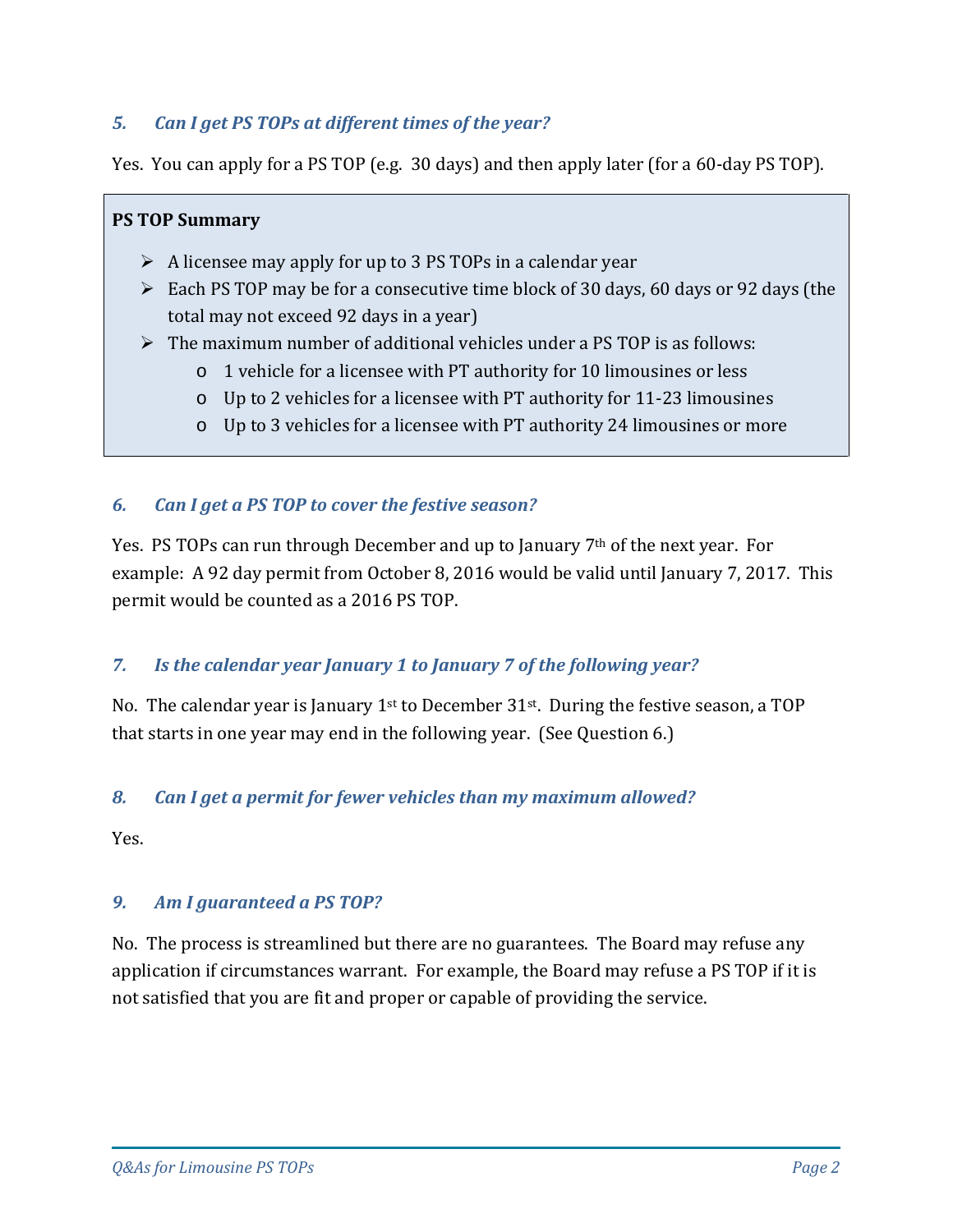## *10. Do I have to apply for my maximum number of vehicles when I apply for a PS TOP?*

Yes. If approved, your PS TOP will be for the maximum number of vehicles you request. You cannot come back through a PS TOP time block and ask to activate another vehicle under your PS TOP.

There will not be an activation deadline for PS TOPs.

You will need to manage your fleet and your bookings around PS TOP parameters.

#### *11. My maximum fleet size is higher if I have a contract for service. What will my maximum number of vehicles be based on - the number of vehicles with the contract or my base amount without the contract?*

If the contract is in effect, your PS TOP maximum will include the vehicles that may be operated under contract.

If the contract is not in effect, your PS TOP maximum will based on your base number of vehicles only.

#### *12. Can I have a different operating area for my PS TOP?*

No. Your operating area stays the same as stated in the terms and conditions of your PT Licence.

#### *13. I have PSBs. Can I operate a stretch limo or sedan under my PS TOP?*

Yes. Under a PS TOP vehicle capacity and type may be different than on your PT Licence.

The Board is tracking the number vehicles approved, including sedans, in an area and may limit sedans if supply increases significantly or if we receive information from police forces, local governments or other enforcement agencies relating to accelerated compliance and enforcement matters.

## *14. Can I charge different rates?*

No. The Board has set rates in the *[Minimum-Maximum Rates and Standard Rules for](http://www.ptboard.bc.ca/documents/rule-limo-rates-and-rules-bc.pdf)  [Limousines in BC](http://www.ptboard.bc.ca/documents/rule-limo-rates-and-rules-bc.pdf)*. This rule applies to PS TOPs.

Also, any company-specific rates approved by the Board would apply to your PS TOP vehicles.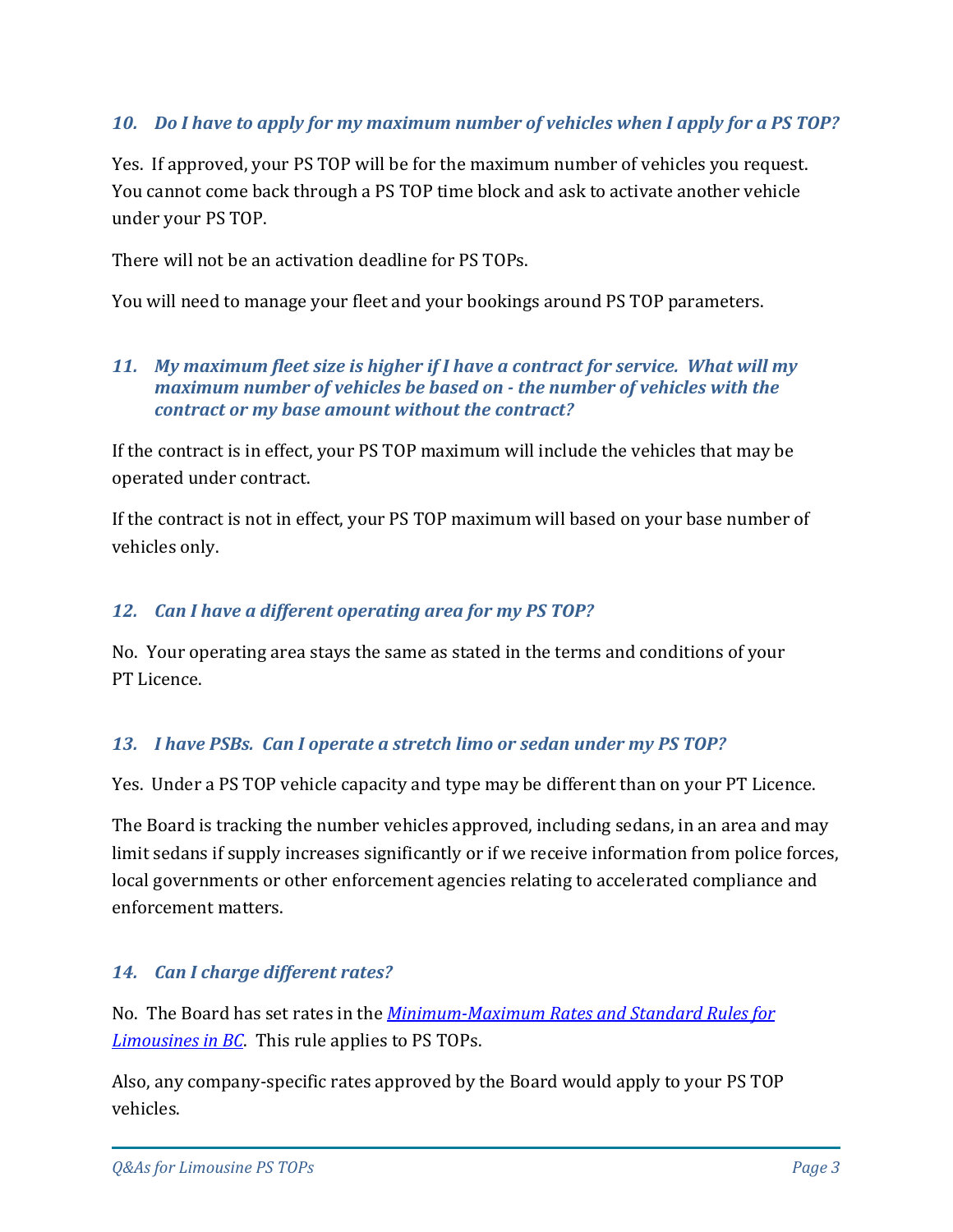## *15. If I need more than the maximum number of vehicles can I get more TOPs?*

Yes. You may apply through the regular TOP application process.

If you submit a regular TOP application, you will be expected to supply evidence of "urgent & temporary need". This includes fleet usage data that shows year-over-year trends as well as daily trip bookings for the **whole fleet** for the TOP period requested. (Refer to Reference [Sheet 17: TOPs](http://www.th.gov.bc.ca/forms/getForm.aspx?formId=1351) and [Limousine Data Spreadsheets.](http://www.th.gov.bc.ca/forms/getForm.aspx?formId=1326))

The Board may also be interested in what strategies you have in place to manage your fleet so that you avoid accepting bookings that exceed your fleet capacity.

## *16. I have bought a new vehicle; can I get a PS TOP?*

Yes, if you are within the PS TOP parameters.

Buying a vehicle before you get Board approval to increase your fleet size is a huge risk. There is no guarantee that the Board will approve an application to increase your fleet size.

For additional vehicle applications the Board considers whether:

- (a) there is a public need for your application
- (b) you are a fit and proper person and capable of providing the service requested
- (c) approval of the application will promote sound economic conditions in the passenger transportation business

# *17. How long will it take to get a PS TOP from the time I submit my application to the PT Branch?*

Expect 2-3 days. The Passenger Transportation Board will do its best to issue a decision within 1-2 business days after we receive the application from the Passenger Transportation Branch.

The Passenger Transportation Branch requires a minimum of 1 day to issue a permit.

## *18. If I have a regular TOP, can I get a PS TOP?*

Yes.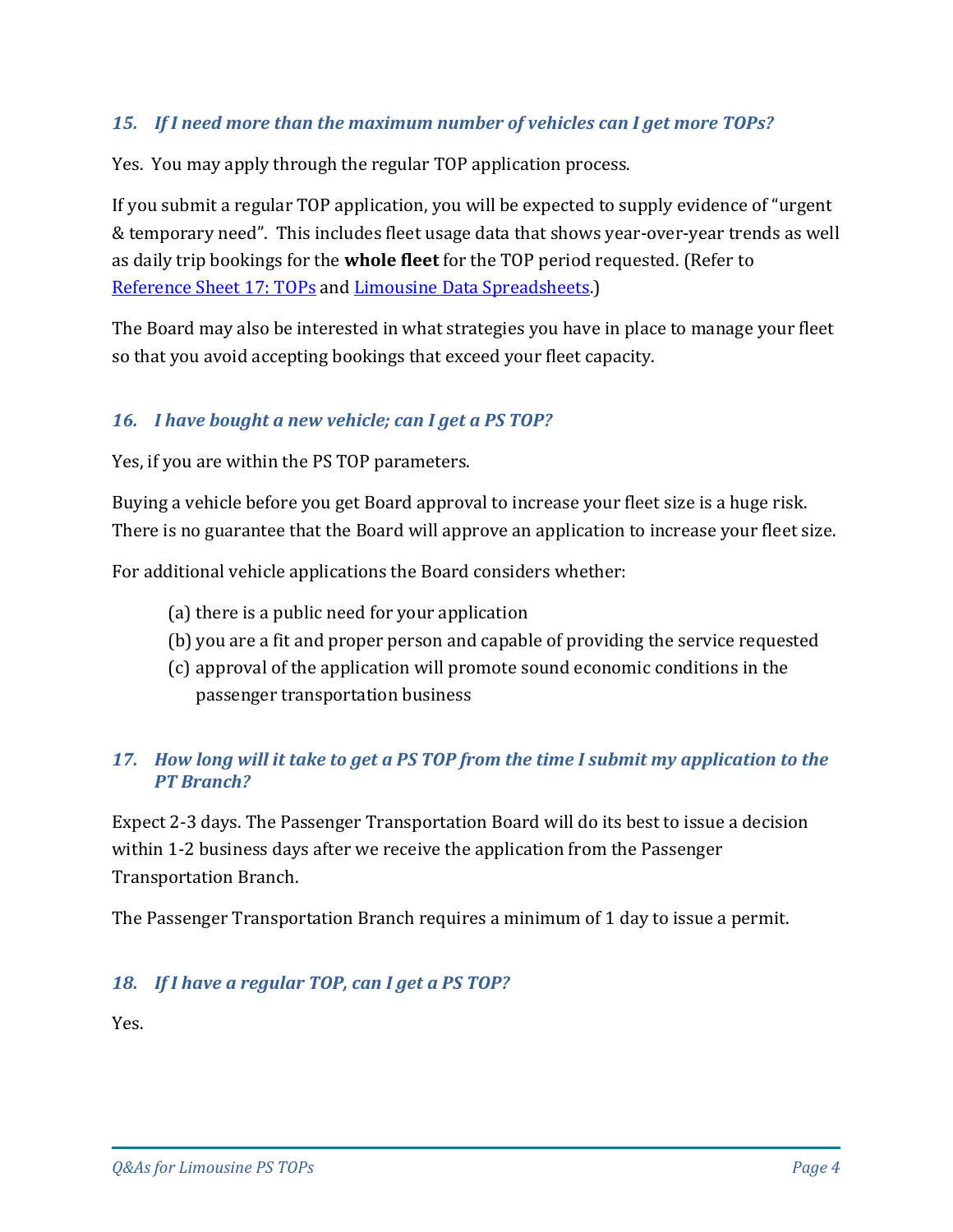#### *19. If I am operating vehicles under a regular TOP, will it change the maximum number of PS TOPs vehicles I can have?*

No. The maximum fleet size is as stated on your PT licence.

## *20. If I have an application pending for additional vehicles or an amendment to my PT Licence, can I get a PS TOP?*

Yes. The PS TOP will be based on the maximum fleet size and originating area stated on your current PT licence.

## *21. I have a PT Licence for both taxis and limousines. Can I get a PS TOP?*

Yes. A PS TOP is available for the limousine service only.

## *22. My city has by-laws for limousines. Will I be able to operate a PS TOP limousine in the city?*

That depends on the by-laws. Board approval of a PS TOP does not override city by-laws. That is why you should check any relevant by-laws as well as other relevant regulations before applying for a PS TOP.

## *23. What is a limousine?*

Limousines are vehicles whose operators must charge the hourly rates set out in to the Board's *[Minimum-Maximum Rates and Standard Rules for Limousines in BC.](http://www.ptboard.bc.ca/documents/rule-limo-rates-and-rules-bc.pdf)* Vehicles include sedan limousines, mid-size sedans, vans, stretch or super stretch SUVs, etc.

Luxury app based transportation services, which use time and distance to calculate rates, are not limousines.

Vehicles used for speciality services, such as ESL senior services or crew transportation, are not limousines.

Taxis are not limousines.